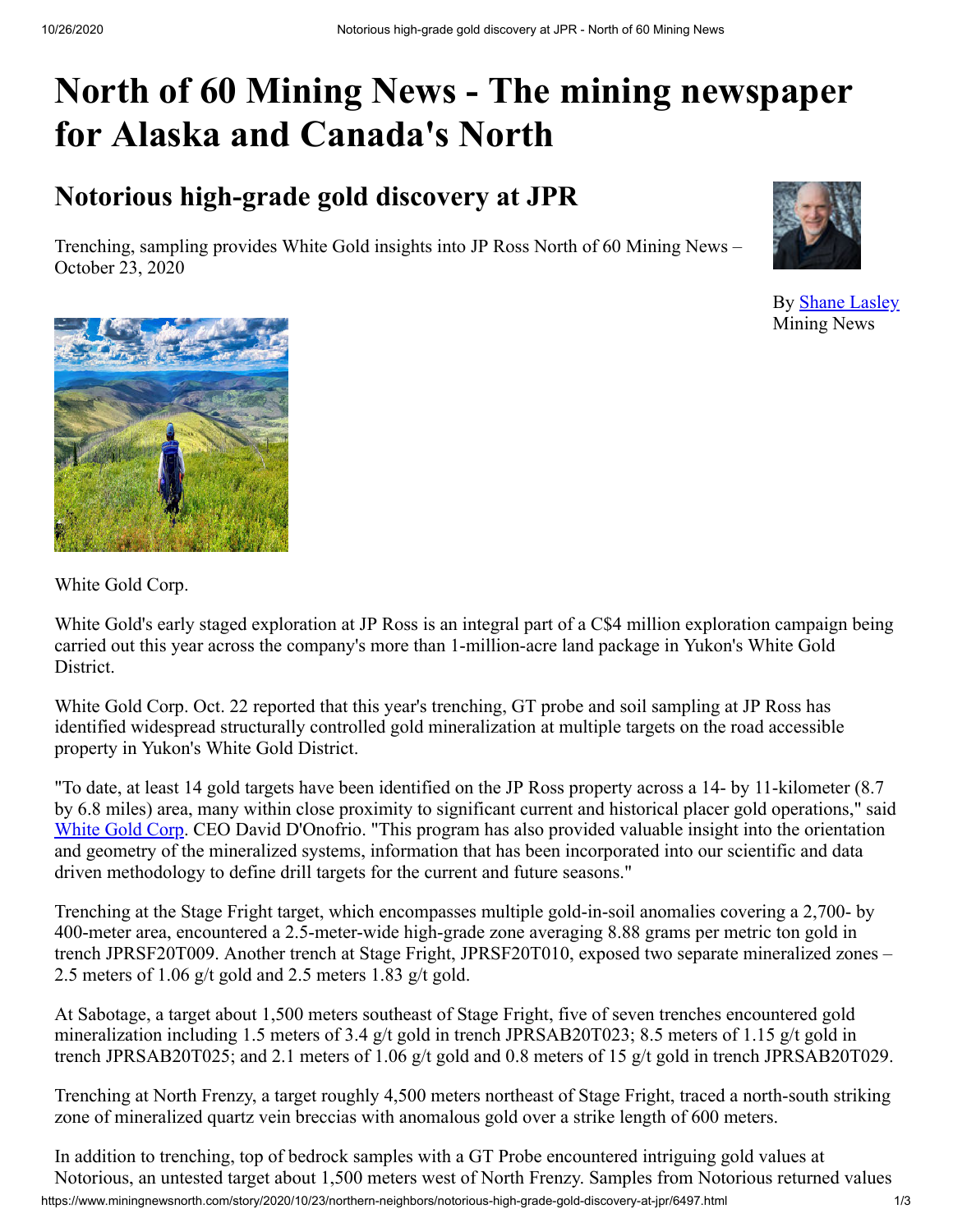from 0.17 to 24.4  $g/t$  gold

"We are pleased to have encountered additional gold mineralization across multiple recently identified zones as well as the high-grade gold mineralization on the newly discovered Notorious target, providing further indication that the abundant gold mineralization is part of a robust regional scale structurally controlled system," said D'Onofrio.

White Gold said the positive results from the 2020 JP Ross exploration program, in conjunction with other exploration results, warranted follow-up exploration.

The company has already completed significant follow-up sampling, trenching and rotary air blast drilling on several high-priority targets, and plans to carry out addition RAB and diamond drilling in 2021.



White Gold said the early staged exploration at JP Ross is an integral part of a larger 2020 exploration campaign across the company's more than 1-million-acre land package in Yukon's White Gold District. This fully funded C\$4 million program is backed by partners [Agnico Eagle Mines](https://www.miningnewsnorth.com/search/Agnico_Eagle_Mines) Ltd. and [Kinross Gold](https://www.miningnewsnorth.com/search/Kinross_Gold) Corp.

The 2020 program also includes diamond drilling at the Ryan's Surprise and Titan targets; RAB drilling at Hen, which lies immediately east of JP Ross; and a significant regional program that includes soil and GT probe sampling, and ground geophysical surveys.

#### **Author Bio**

#### **Shane Lasley, Publisher**

Over his more than 13 years of covering mining and mineral exploration, Shane has become renowned for his ability to report on the sector in a way that is technically sound enough to inform industry insiders while being easy to understand by a wider audience.

Email: publisher@miningnewsnorth.com Phone: (907) 726-1095 <https://www.facebook.com/miningnewsnorth>

### **Connect With Us**